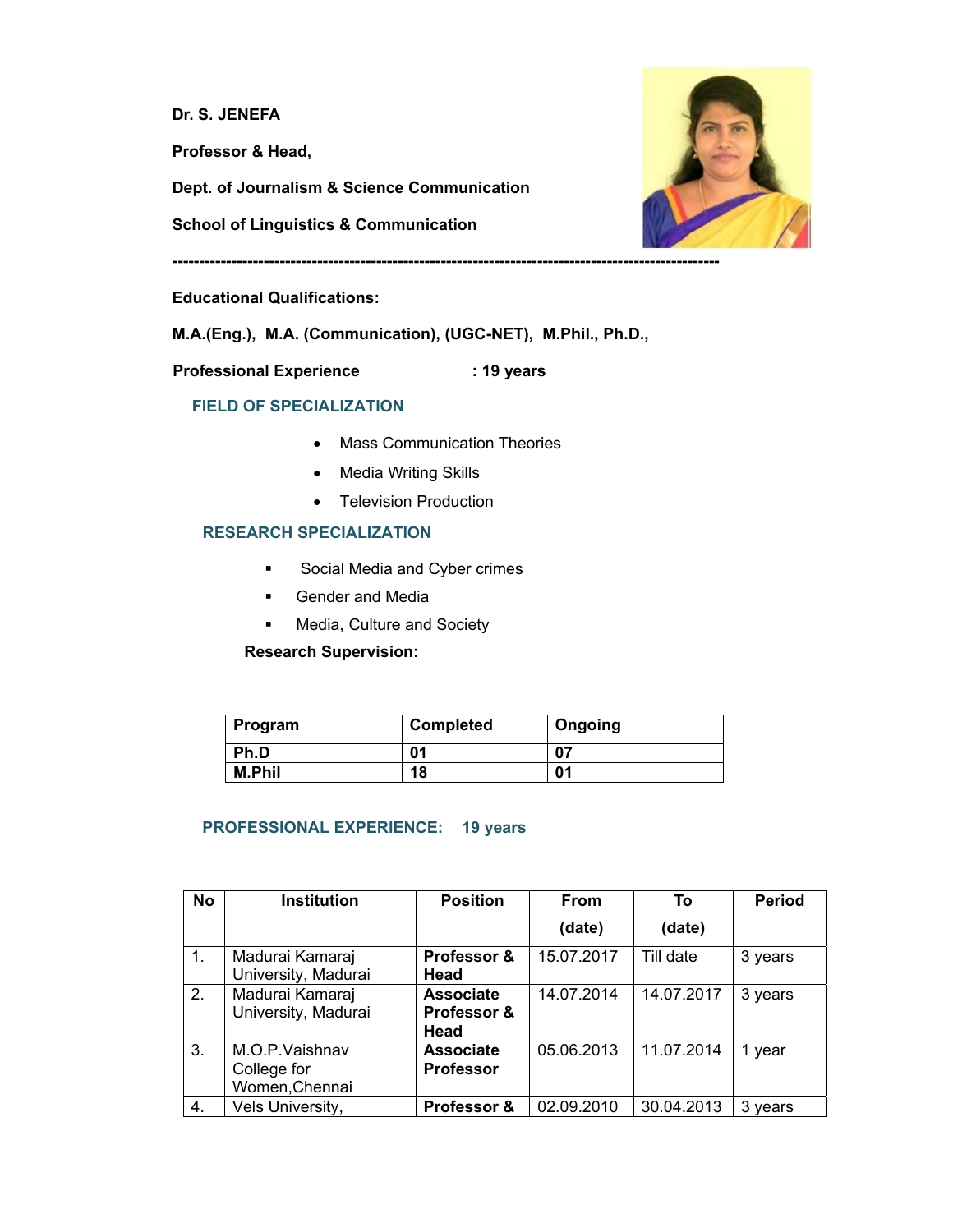|    | Chennai               | Head             |            |            |          |
|----|-----------------------|------------------|------------|------------|----------|
| 5. | <b>Mother Teresa</b>  | Lecturer /       | 10.07.2002 | 02.07.2010 | 8 years  |
|    | Women's University,   | <b>Assistant</b> |            |            |          |
|    | Kodaikanal            | Professor &      |            |            |          |
|    |                       | Head             |            |            |          |
| 6. | Kumudam Publications, | Reporter         | 04.06.2001 | 31.05.2002 | vear     |
|    | Chennai               |                  |            |            |          |
|    | <b>TOTAL</b>          |                  |            |            | 19 years |

# **ADMINISTRATIVE EXPERIENCE: 17 years**

| <b>Role Played</b>                                                                                                          | <b>Responsibilities</b>                                                                                                     | Period (Month &                             |
|-----------------------------------------------------------------------------------------------------------------------------|-----------------------------------------------------------------------------------------------------------------------------|---------------------------------------------|
|                                                                                                                             |                                                                                                                             | Year)                                       |
| Chairperson i/c,                                                                                                            | Administrative works of the<br>School and to co-ordinate the                                                                | 28.06.2017-<br>30.06.2019                   |
| School of Linguistics and<br>Communication,                                                                                 | activities<br>οf<br>the<br>three<br>Departments of the School.                                                              | 2 years                                     |
| Madurai Kamaraj<br>University,                                                                                              |                                                                                                                             |                                             |
| Madurai                                                                                                                     |                                                                                                                             |                                             |
| <b>Head of the Department,</b><br>Dept. of Journalism &<br>Science Communication,<br>Madurai Kamaraj University,<br>Madurai | To monitor and manage the<br>functioning of the Department                                                                  | 17.07.2014 - till date<br>6 years           |
| Co-ordinator,                                                                                                               | To co-ordinate the activities<br>of the Cell and monitor the                                                                | 05.03.2019 - till date<br>1 year & 6 months |
| <b>Students Counseling</b><br>Cell,                                                                                         | Counselling<br>'Centralized<br>System' prescribed by UGC,                                                                   |                                             |
| Madurai Kamaraj<br>University, Madurai                                                                                      | at the University                                                                                                           |                                             |
| Nodal Officer,                                                                                                              | To create awareness on                                                                                                      | 30.05.2020 - till date<br>4 months          |
| Covid-19 Cell,                                                                                                              | Covid-19 virus and address                                                                                                  |                                             |
| Madurai Kamaraj<br>University, Madurai                                                                                      | the Students' grievances<br>related to Examination,<br>Admission and other<br>Academic activities caused<br>by the Pandemic |                                             |
| Head of the Department,                                                                                                     | To monitor and manage the                                                                                                   | $02.09.2010 -$                              |
| Dept. of Visual<br>Communication, Vels<br>University, Chennai                                                               | functioning of the Department                                                                                               | 30.04.2013<br>3 years                       |
| <b>Head of the Department,</b>                                                                                              | To monitor and manage the                                                                                                   | $10.07.2002 -$<br>02.07.2010                |
| Dept. of Visual<br>Communication, Mother<br>Teresa Women's<br>University, Kodaikanal                                        | functioning of the Department                                                                                               | 8 years                                     |
| <b>Additional Joint Director,</b><br><b>School of Distance</b><br>Education, Mother Teresa                                  | To assist the Director, School<br>of Distance Education in the<br>administrative<br>works<br>and                            | $06.07.2008 -$<br>31.12.2008<br>6 months    |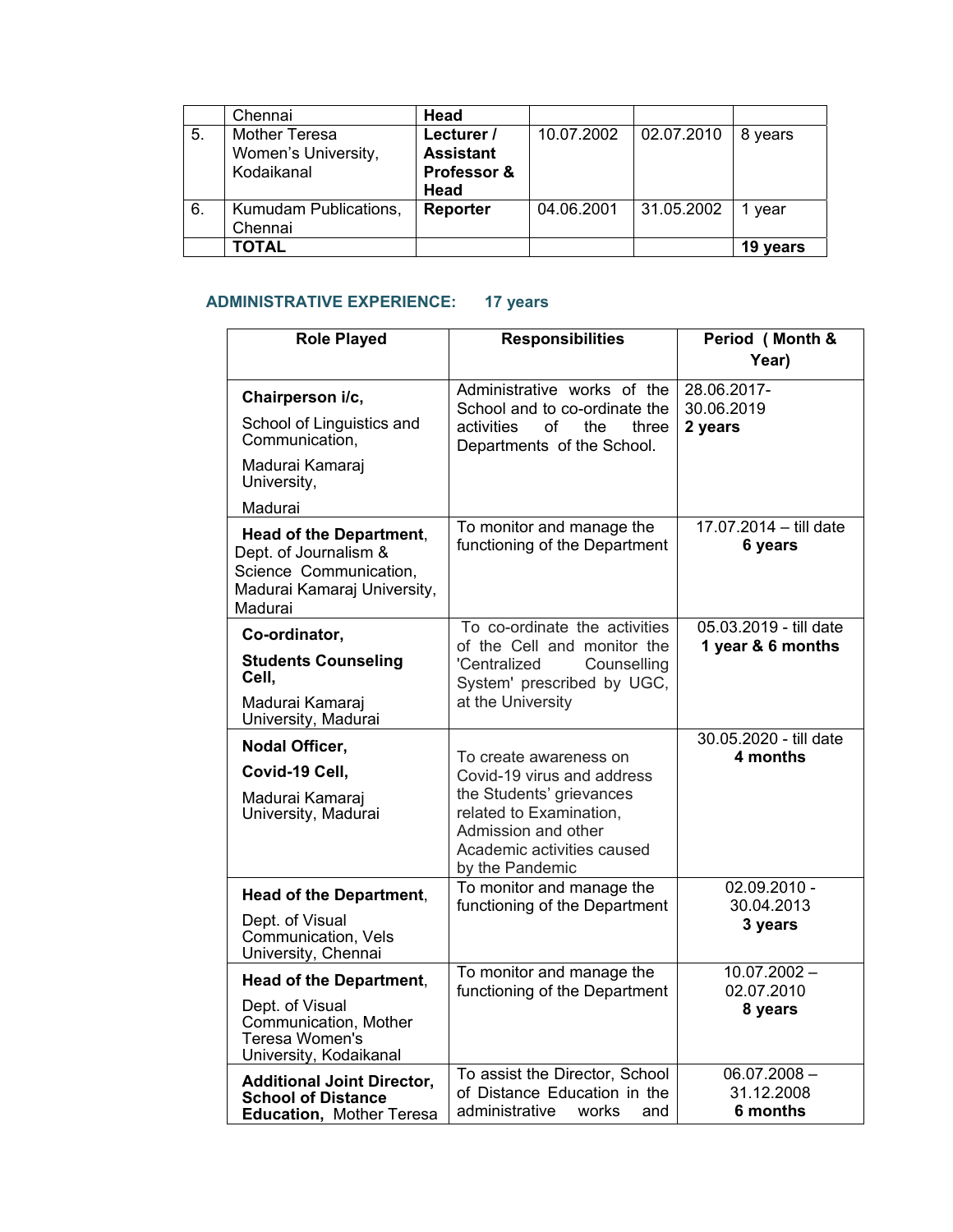| Women's University,<br>Kodaikanal                                                   | manage it in the absence of<br>the Director                                                                                                                                                                      |                                                       |
|-------------------------------------------------------------------------------------|------------------------------------------------------------------------------------------------------------------------------------------------------------------------------------------------------------------|-------------------------------------------------------|
| Press-In-Charge, Mother<br>Teresa Women's<br>University, Kodaikanal                 | arrange Press Meets,<br>To<br>prepare Press Releases of all<br>the Programmes organized<br>by the University                                                                                                     | $10.07.2002 -$<br>02.07.2010<br>8 years               |
| Cultural<br><b>Co-ordinator, Mother</b><br>Teresa Women's<br>University, Kodaikanal | To co-ordinate the Cutural<br>activities and events<br>organized at the University.<br>Served as the Member for<br>South Zone at the National<br>level for Association of India<br>Universities (AIU), New Delhi | $23.04.2008 -$<br>02.07.2010<br>2 years &<br>3 months |
| TOTAL                                                                               |                                                                                                                                                                                                                  | 17 years                                              |

# **HONORS/AWARDS/RECOGNITIONS**

- **Appreciation Award for Research** Contribution in the year 2017 by Madurai Kamaraj University, Madurai.
- **'SHAKTHI Women Achiever Award'** in the year 2020 by Transgender Resource Centre, Madurai & Lady Doak College Madurai.
- **'Quality Education Leadership Award'** in the year 2020 by Golden Aim Awards for Excellence in Education, Mumbai.

### **ON-GOING RESEARCH PROJECTS**

| <b>No</b>      | <b>Title of the Project</b>                                                                                          | <b>Funding</b>                                                                     | <b>Total Grant</b> | Year |
|----------------|----------------------------------------------------------------------------------------------------------------------|------------------------------------------------------------------------------------|--------------------|------|
|                |                                                                                                                      | Agency                                                                             |                    |      |
|                | A Study on the Level<br>of Awareness of<br>Cyber Laws related to<br>Social Media among<br>its users in Tamil<br>Nadu | <b>ICSSR,</b><br><b>New Delhi</b>                                                  | Rs. 8,00,000/-     | 2016 |
| $\overline{2}$ | A Study on the<br>Manifestations of<br>Violence against<br>Women in Social<br>Media with reference<br>Tamil Nadu     | <b>National</b><br><b>Commission</b><br>for Women<br>$(NCW)$ ,<br><b>New Delhi</b> | Rs.6,00,000/-      | 2018 |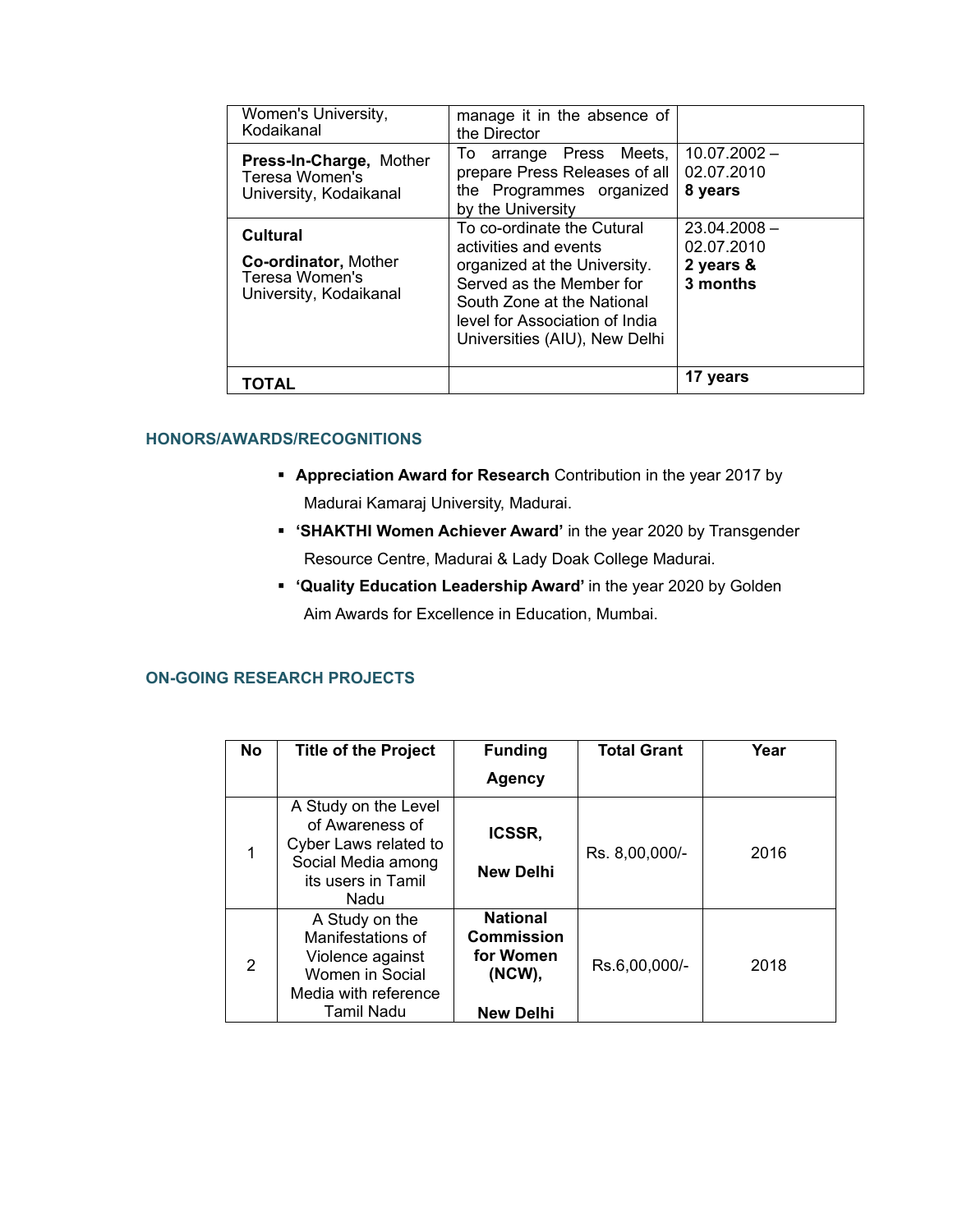### **PUBLICATIONS:**

| SI.<br><b>No</b> | Title of the Book / Paper /<br><b>Chapter / Article</b>                                                                                                                          | Name of the Journal /<br><b>Publishers</b>                                                                                                                                             | Year of<br><b>Publication /</b><br><b>ISBN / ISSN</b><br><b>Number</b>           |
|------------------|----------------------------------------------------------------------------------------------------------------------------------------------------------------------------------|----------------------------------------------------------------------------------------------------------------------------------------------------------------------------------------|----------------------------------------------------------------------------------|
| $\mathbf 1$      | Women in Journalism -<br>(Book)                                                                                                                                                  | <b>APH</b><br>Publishing<br>Corporation, New Delhi                                                                                                                                     | ISBN No.978-81-<br>7648-387-8<br><b>Year 2015</b>                                |
| $\overline{2}$   | Professional<br><b>Hazards</b><br>faced<br>by<br>Women<br>Journalists of Tamil &<br>English News Media - A<br>comparative<br><b>Study</b><br>(Paper in Peer reviewed<br>journal) | Education Today $-$ An<br>International Journal of<br><b>Education</b><br>and<br>(A)<br>Peer<br><b>Humanities</b><br>Reviewed Journal) by APH<br>Publishing Corporation,<br>New Delhi. | <b>ISSN</b><br>No.2229-5755<br>Volume 8 No.1<br>Jan $-$ Dec 2017<br><b>Issue</b> |
| 3                | Social Media as a tool of<br><b>Violence against Women</b>                                                                                                                       | World Journal of Science &<br>Research,<br>Harman Publications,<br><b>Tamil Nadu</b>                                                                                                   | <b>ISSN</b><br>No.2455 - 2208<br>Volume 2 Special<br>Issue 2017                  |
| 4                | Are Women in<br>Journalism really<br>empowered? Profiling<br>Women journalists in<br><b>Tamil Nadu</b>                                                                           | Department of Women's<br><b>Studies</b><br>Mother Teresa Women's<br>University,<br>Kodaikanal.<br>Paper in Edited Book -<br>Gender Parity and<br>Employability)                        | <b>ISBN No.</b><br>978-81-86520-29-<br>5<br>February 2017                        |
| 5                | A Study on the<br>intimidation and                                                                                                                                               | Chapter in a Book "Free<br>Speech and democracy in                                                                                                                                     | <b>ISBN No.</b><br>978-81925001-6-4                                              |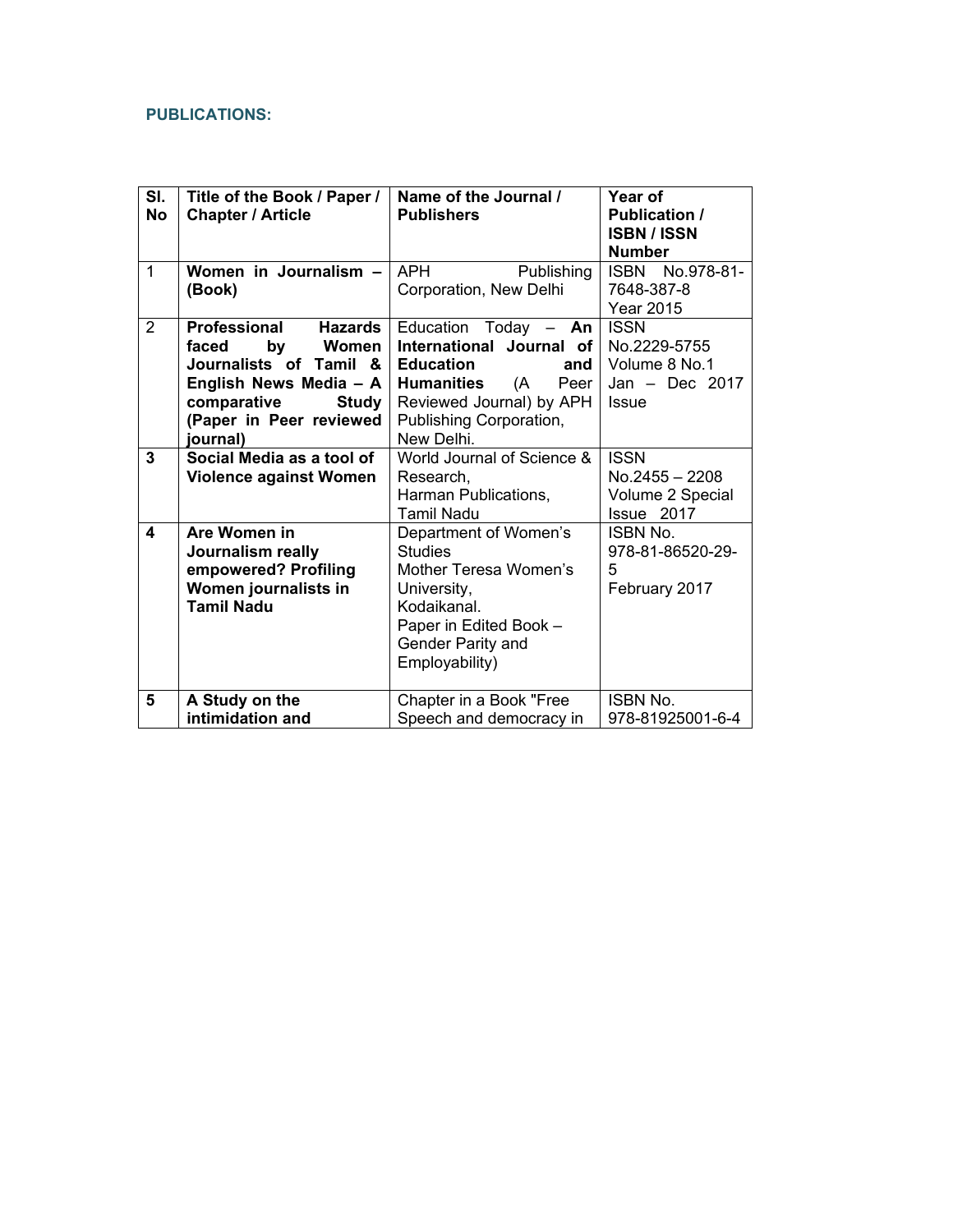|                | suppression of Women's<br>voice in Social Media     | the New Media Milieu" by<br>Department of Mass<br>Communication,<br>Rashtrasant Tukadoji<br>Maharaj Nagpur<br>University, Nagpur | February 2017                    |
|----------------|-----------------------------------------------------|----------------------------------------------------------------------------------------------------------------------------------|----------------------------------|
| 6              | <b>Status &amp; Significance of</b>                 | <b>Refereed Proceedings of</b>                                                                                                   | <b>ISBN No.</b>                  |
|                | <b>Journalism Education in</b><br><b>Tamil Nadu</b> | <b>World Journalism</b><br><b>Education Congress,</b>                                                                            | 978-1-927184<br><b>July 2016</b> |
|                |                                                     | <b>New Zealand</b>                                                                                                               |                                  |
| $\overline{7}$ | <b>Status of Women</b>                              | Chapter in a Book on                                                                                                             | <b>ISBN</b>                      |
|                | Journalists at workplace                            | "Women Empowerment                                                                                                               | No.978938049999                  |
|                | in Tamil Nadu                                       | and Globalization" by                                                                                                            | 4                                |
|                |                                                     | <b>Center for Women Studies</b>                                                                                                  | January 2015.                    |
|                |                                                     | Madurai Kamaraj                                                                                                                  |                                  |
|                |                                                     | University<br>Madurai                                                                                                            |                                  |
|                |                                                     | Editor: Dr. Radhika Devi                                                                                                         |                                  |
| 8              | Social Media usage                                  | The Journal of Media                                                                                                             | <b>ISSN No.</b>                  |
|                | patterns and its                                    | Studies                                                                                                                          | 2249 3263                        |
|                | influence on journalistic                           | Vol 6, Issue 1 & 2                                                                                                               | Jan - Dec 2015                   |
|                | practices                                           | Dept. of Communication<br>Manonmaniam                                                                                            |                                  |
|                |                                                     | <b>Sundaranar University</b>                                                                                                     |                                  |
| 9              | <b>Perceptions of media</b>                         | The Journal of Media                                                                                                             | <b>ISSN No.</b>                  |
|                | decision makers about                               | <b>Studies</b>                                                                                                                   | 2249 3263                        |
|                | employing women with                                | Vol 5, Issue 1 & 2                                                                                                               | Jan - Dec 2014                   |
|                | journalism education                                | Dept. of Communication                                                                                                           |                                  |
|                |                                                     | Manonmaniam                                                                                                                      |                                  |
| 10             | <b>Journalism Education</b>                         | <b>Sundaranar University</b><br><b>Cross</b><br><b>Education</b><br>at                                                           | <b>ISSN No.</b>                  |
|                | and gender sensitization                            | roads - An International                                                                                                         | 2320 0316                        |
|                | among journalism                                    | Journal of Education and                                                                                                         | Jan - Dec 2014.                  |
|                | students in Tamil Nadu                              | <b>Humanities</b><br>(A<br>Peer                                                                                                  |                                  |
|                | (Paper in Peer reviewed                             | Reviewed Journal) by APH                                                                                                         |                                  |
|                | journal)                                            | Publishing Corporation,<br>New Delhi.                                                                                            |                                  |
| 11             | <b>An Empirical Study on</b>                        | Chapter in a Book "Vision                                                                                                        | <b>ISBN No. 978-93-</b>          |
|                | <b>Motivational factors</b>                         | India 2020; Dr.A.P.J.Abdul                                                                                                       | 83213-061                        |
|                | influencing Govt.School                             | Kalam's<br>for<br><b>Dreams</b>                                                                                                  |                                  |
|                | <b>Girls to pursue Higher</b>                       | Women,<br>Publication<br>by                                                                                                      | <b>Year 2015</b>                 |
|                | <b>Education in the</b>                             | Bharathidasan<br>Division,                                                                                                       |                                  |
|                | <b>Information society</b>                          | University, Tiruchi.                                                                                                             |                                  |
| 12.            | <b>Professional hazards</b>                         | Book<br>Chapter<br>in.<br>a                                                                                                      | <b>ISBN No. 978-</b>             |
|                | faced by Women                                      | "WOMEN AND WORK", by                                                                                                             | 81925001-6-4,                    |
|                | <b>Journalists of Tamil &amp;</b>                   | <b>Pondicherry University</b>                                                                                                    | 2018                             |
|                | English News Media - A                              |                                                                                                                                  | pp.105-112                       |
|                | comparative Study                                   |                                                                                                                                  | <b>Year 2018</b>                 |
| 13.            | <b>Cyber Violence against</b>                       | Chapter in a Book "New                                                                                                           | ISBN No.978-93-                  |
|                | <b>Women and Suppression</b>                        | Media Issues and Impact                                                                                                          | 5311-474-9                       |
|                | of Online Activism                                  | on Society" published by                                                                                                         | pp. 54-60                        |
|                |                                                     | St.Xaviers College, Goa                                                                                                          |                                  |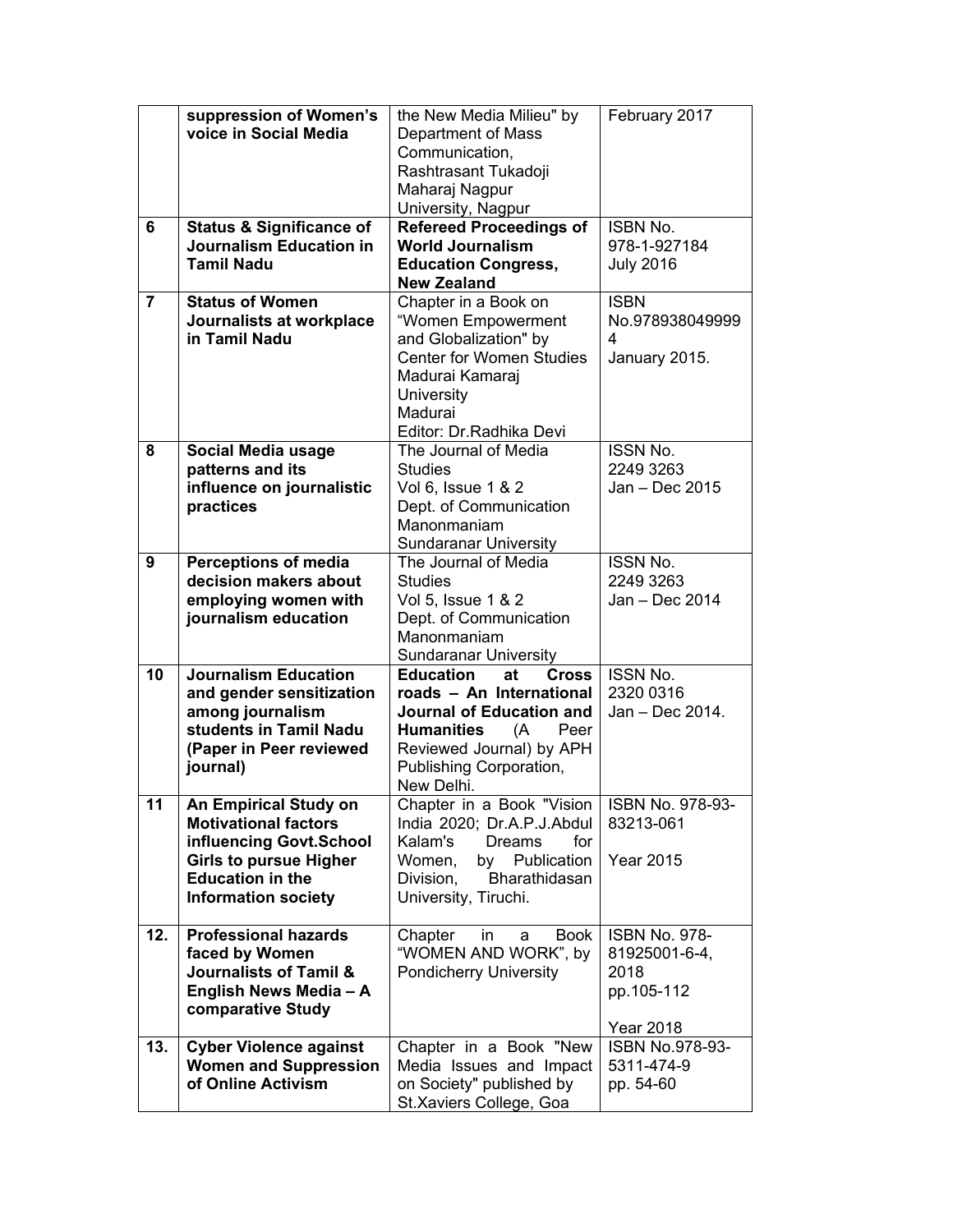|     |                                |                                | <b>Year 2017</b>      |
|-----|--------------------------------|--------------------------------|-----------------------|
|     |                                |                                |                       |
| 14. | <b>Industry-Preparedness</b>   | Chapter in a Book "Select      | <b>Year 2009</b>      |
|     | <b>Rendered by Journalism</b>  | Readings<br>in<br>Media        |                       |
|     | <b>Education for Women</b>     | Studies" by Manonmaniam        |                       |
|     |                                | <b>Sundaranar University</b>   |                       |
| 15. | <b>Environmental</b>           | Journal of Media Studies,      | <b>ISSN No.0974</b>   |
|     | awareness through              | 1, Issue<br>Vol.<br>1<br>by    | 0384                  |
|     | Media                          | Manonmaniam                    | <b>Year 2009</b>      |
|     |                                | <b>Sundaranar University</b>   |                       |
| 16. | <b>Participation of Indian</b> | Journal of Media Studies,      | <b>ISSN No.0974</b>   |
|     | <b>Women in News</b>           | Manonmaniam<br>by              | 0384                  |
|     | <b>Production with special</b> | <b>Sundaranar University</b>   | Vol. 2, Issue 1,      |
|     | reference to Tamil Nadu        |                                | <b>Year 2011</b>      |
|     | - A Study                      |                                |                       |
| 17. | <b>Women Journalists and</b>   | International<br>Journal<br>of | <b>ISSN No.2321-</b>  |
|     | <b>Gender Issues at Work</b>   | Technology<br>Education,       | 0885                  |
|     | Place - A Study in Tamil       | and Social Media, Vol II,      |                       |
|     | <b>Nadu</b>                    | Issue 1, by APH Publishing     | <b>Year 2013</b>      |
|     |                                | Corporation.                   |                       |
| 18. | <b>Imparting journalistic</b>  | $\alpha$ f<br>Proceedings      | <b>ISBN</b><br>No.978 |
|     | skills through Academic        | International<br>Conference    | 81 7735 743 1.        |
|     | <b>Media Programmes</b>        | on Quality Enhancement in      |                       |
|     |                                | Higher Education beyond        | <b>Year 2013</b>      |
|     |                                | cognition                      |                       |
| 19. | Gender Issues faced by         | titled<br>Journal<br>Research  | <b>ISSN No.2250-</b>  |
|     | <b>Women Journalists at</b>    | Explorer, Vol III, Issue 7,    | 1940                  |
|     | <b>Work Place in Tamil</b>     | by                             |                       |
|     | Nadu                           | <b>APH</b><br>Publishing       | 2016                  |
|     |                                | Corporation                    |                       |
| 20. | A Study on Impact              | International Journal of       | ISSN 2349-5138        |
|     | caused by YouTube on           | Research and                   | <b>Year 2019</b>      |
|     | <b>Mainstream Media</b>        | <b>Analytical Reviews</b>      | pp.74-81              |
|     |                                |                                |                       |

 $\blacksquare$ 

# **PAPER PRESENTED IN CONFERENCE/SEMINAR/WORKSHOP**

| S.No. | Title of Presentation                                                                        | Title of Event                                                    | Place                        |
|-------|----------------------------------------------------------------------------------------------|-------------------------------------------------------------------|------------------------------|
| 1.    | Status & Significance of Journalism<br><b>Education in Tamil Nadu</b>                        | 4 <sup>th</sup> World Journalism<br><b>Education Congress</b>     | <b>Auckland, New Zealand</b> |
| 2.    | Noice of a Woman Crime<br>Victim/Survivor against Violence<br>against Women at Workplace     | <b>XVI National</b><br>Conference on<br>Women's Studies.          | <b>New Delhi</b>             |
| 3.    | Cyber violence against women and<br>suppression of online activism                           | National Seminar on<br>New Media- Issues and<br>Impact on society | Goa                          |
| 4.    | Social Media Usage and its Influence <b>International</b><br>in News gathering among Working | Conference on Mass                                                | <b>Mysuru</b>                |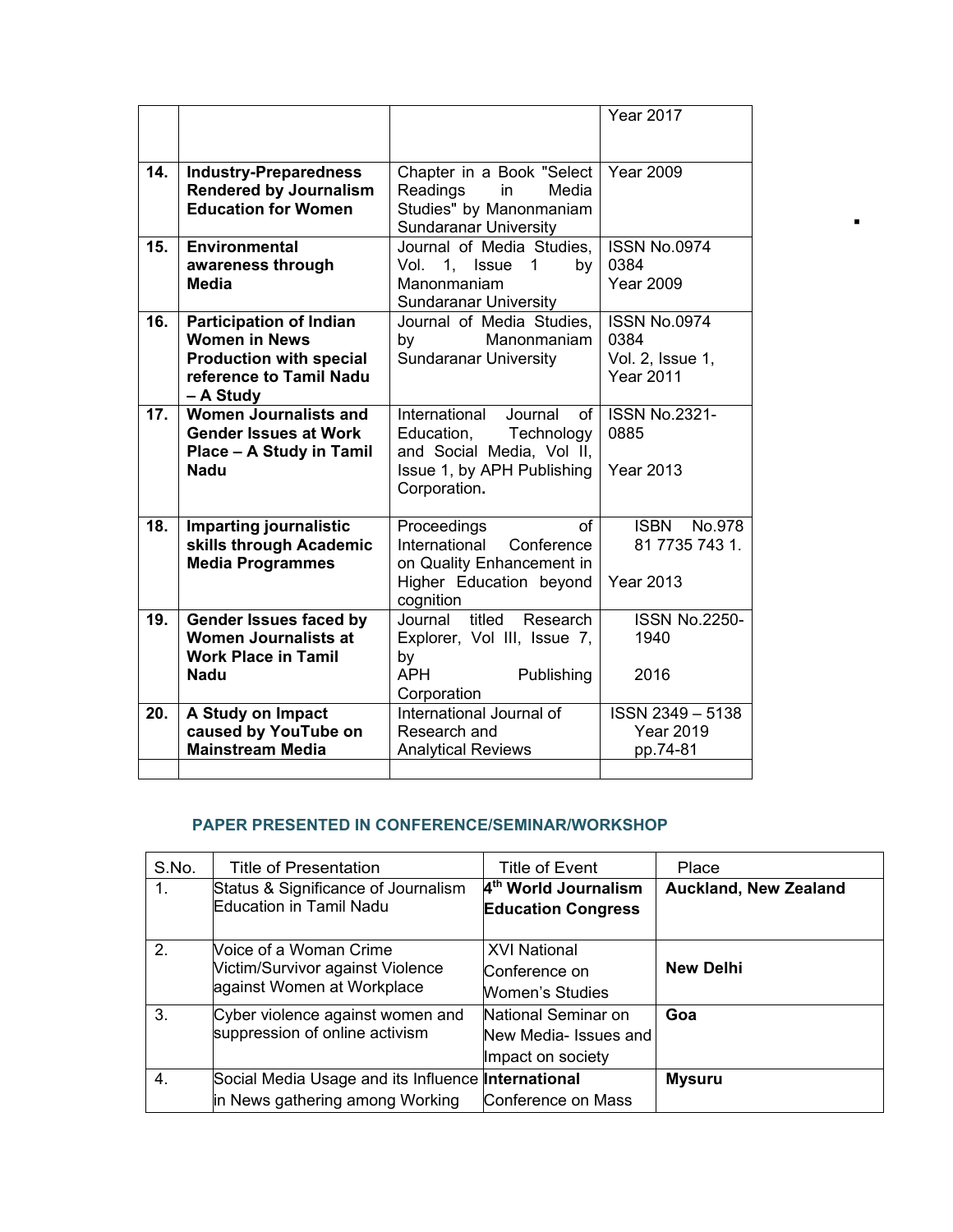|     | Journalists in Tamil Nadu                            | Media and Democracy                  |                    |
|-----|------------------------------------------------------|--------------------------------------|--------------------|
| 4.  | Development Communication in                         | UGC-HRDC-Refresher                   | <b>MKU</b>         |
|     | India- Past, Present and Future                      | Course in Social                     |                    |
|     |                                                      | sciences                             |                    |
| 5.  | Media and Inclusive Growth                           | UGC-HRDC-Refresher                   | <b>MKU</b>         |
|     |                                                      | Course in Social                     |                    |
|     |                                                      | sciences                             |                    |
| 6.  | Digital Comforts of End Users                        | National Seminar on                  | <b>Calicut</b>     |
|     |                                                      | Digital Media                        |                    |
| 7.  | <b>Mass Communication and its</b>                    | National Seminar on                  | <b>Salem</b>       |
|     | importance in the Globalization Era                  | Globalization                        |                    |
| 8.  | What Whatsapp means to women? A <b>International</b> |                                      | Tirupati           |
|     | Study on the usage patterns and                      | Conference on Gender                 |                    |
|     | expression of identity                               | and ICT                              |                    |
| 9.  | Social Media as a tool of Violence                   | National Seminar on                  | Kodaikanal         |
|     | against Women                                        | Violence against                     |                    |
|     |                                                      | Women                                |                    |
| 10. | Youth Leadership & Media                             | <b>DST-NCSTC National</b>            | <b>MKU</b>         |
|     |                                                      | Seminar on Eco-Wash<br>Communication |                    |
| 11. | Applications of Social Media in                      | National Seminar on                  | <b>Chennai</b>     |
|     | Journalism                                           | New media and                        |                    |
|     |                                                      | Democracy                            |                    |
| 12. | Are Women in Journalism really                       | National Seminar on                  | Kodaikanal         |
|     | empowered? Profiling Women                           | <b>Gender Parity and</b>             |                    |
|     | journalists in Tamil Nadu                            | <b>Women Empowerment</b>             |                    |
| 13. | Influence of Gender in Whatsapp                      | National Seminar on                  | <b>Pondicherry</b> |
|     | group chats among women users                        | Media, Culture and                   |                    |
|     |                                                      | Community                            |                    |
| 14. | Eco System, Media and Youth                          | <b>DST-NCSTC National</b>            | <b>MKU</b>         |
|     | Leadership,                                          | Seminar on Eco-Media                 |                    |
|     |                                                      | _ab                                  |                    |
| 15. | Social media usage in journalism                     | National Conference on               | <b>Tirunelveli</b> |
|     |                                                      | ICT & Community                      |                    |
|     |                                                      | Development                          |                    |
| 16. | Professional Hazards of faced by                     | National Seminar on                  | <b>Pondicherry</b> |
|     | Women Journalists of Tamil &                         | Women and Work                       |                    |
|     | English News Media - A comparative                   |                                      |                    |
|     | Study.                                               |                                      |                    |
| 17. | <b>Effective Communication Skills</b>                | <b>NSS</b><br>Orientation MKU        |                    |
|     |                                                      | Programme<br>for                     |                    |
|     |                                                      | <b>Students</b>                      |                    |
| 18. | An Empirical Study on Motivational                   | National Seminar on                  | <b>Tiruchi</b>     |
|     | factors influencing Govt.School Girls'               | Dr.A.P.J.Abdul Kalam's               |                    |
|     | <b>Higher Education</b>                              | Dreams through                       |                    |
|     |                                                      | Women                                |                    |
| 19. | Status of Women Journalists at                       | National Seminar on                  | <b>MKU</b>         |
|     | workplace in Tamil Nadu                              | <b>Women Empowerment</b>             |                    |
|     |                                                      | and Globalization                    |                    |
| 20. | Utilization of Internet among Post-                  | UGC-CEC's National                   | <b>New Delhi</b>   |
|     | graduate women students                              | Conference on                        |                    |
|     |                                                      | Educational                          |                    |
|     |                                                      | Communication                        |                    |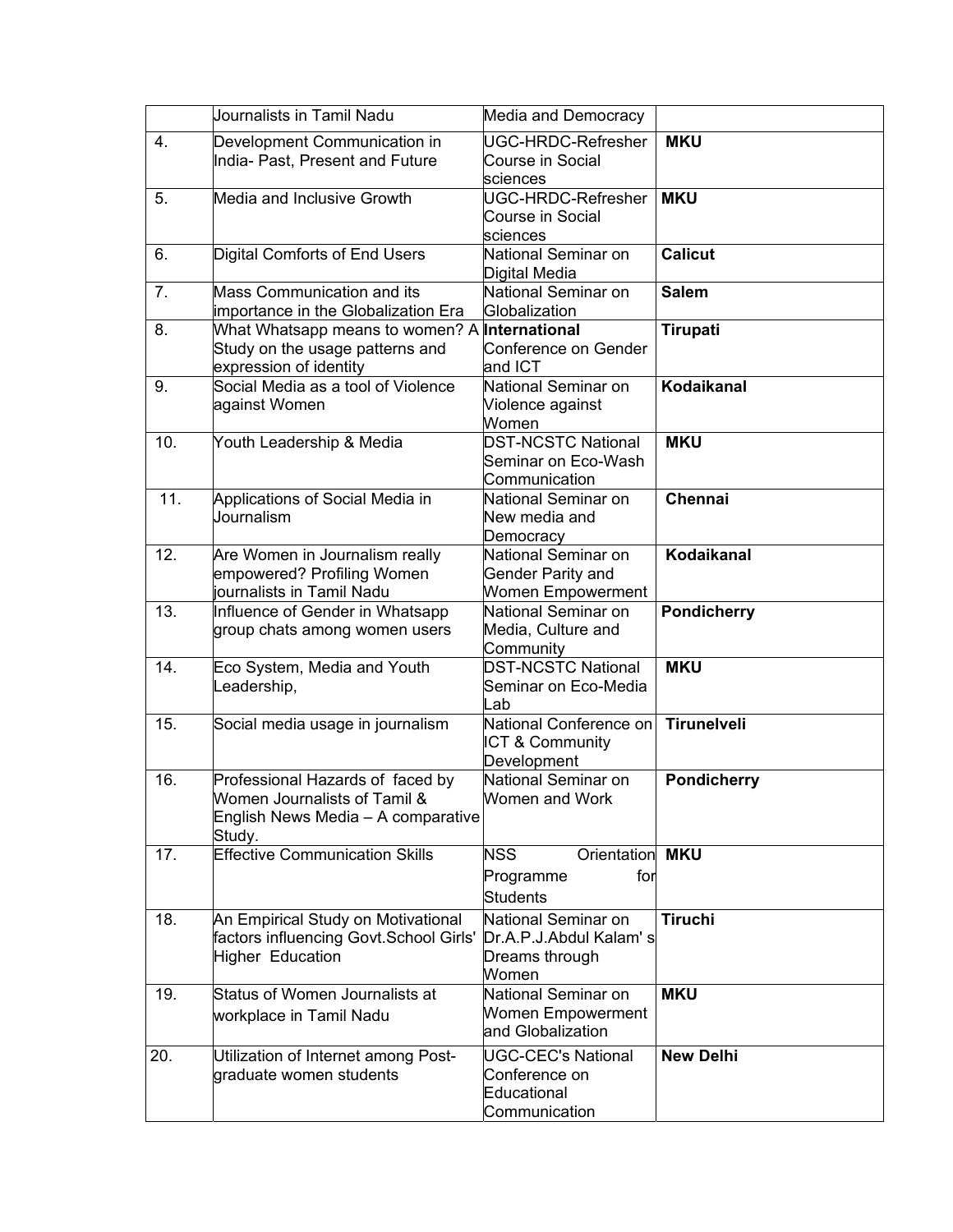| $\overline{21}$ | Role of Traditional and Non-<br>Traditional Media in Creating<br><b>Environmental awareness</b>                          | National Conference on <b>Bangalore</b><br>Environmental<br>Communication                                   |                    |
|-----------------|--------------------------------------------------------------------------------------------------------------------------|-------------------------------------------------------------------------------------------------------------|--------------------|
| 22.             | Media Preferences of Rural Women<br>for Environmental Communication                                                      | Indian Science<br>Communication<br>Congress                                                                 | Chennai            |
| 23.             | Problems and Prospects of Women<br>Media Professionals at Decision-<br>making levels in Tamil Nadu                       | National Conference on Tirunelveli<br>'Media, Education and<br>Development'                                 |                    |
| 24.             | Women Journalists and gender<br>issues at workplace - A Study in<br>Tamil Nadu,                                          | National Seminar on<br>Women Empowerment'                                                                   | <b>Pondicherry</b> |
| 25.             | Participation of Indian Women in<br>News Production with special<br>reference to Women - A Study                         | National Conference on Chennai<br>Women and Media'                                                          |                    |
| 26.             | <b>Imparting Environmental Awareness</b><br>through Media                                                                | <b>International Congress Bhopal</b><br>on Environmental<br>Research                                        |                    |
| 27.             | Capturing Independence and After<br>through Lenses - Homai<br>Vyarawalla's Profile                                       | International<br>Conference on "<br><b>Exploring the Unsung</b><br>Heroines of Indian<br>National Movement" | Kodaikanal         |
| 28.             | Status of Working Women Journalists International<br>in Tamil Nadu – A Study                                             | Conference on "ICT<br>and Women<br>Empowerment"                                                             | Tirunelveli        |
| 29.             | Problems and Prospects of Women<br>Media Professionals at Decision-<br>making levels in Tamil Nadu                       | International<br>Conference on<br>'Researching for<br>Transforming the<br>Society"                          | Kodaikanal         |
| 30.             | Ethical issues in Health<br>communication with special referenceConference on Gender<br>to Drugs and Magic Remedies Act' | International<br>and Health                                                                                 | Kodaikanal         |
| 31.             | Women Media Students and Gender<br>sensitivity                                                                           | International<br>Conference on ICT and<br>Development                                                       | Chennai            |
| 32.             | Mass Media and Environmental<br>Messages - A Study at Kodaikanal                                                         | International<br>Conference on 'Eco<br>Feminism'                                                            | <b>Kodaikanal</b>  |
| 33.             | Role of Media in Environmental<br>Communication among Women                                                              | International<br>Conference on Women<br>Empowerment                                                         | Kodaikanal         |
| 34.             | Challenges and Opportunities of<br>Women Media Professionals in<br>empowering Women                                      | International<br>Conference on Women<br>Empowerment                                                         | Kodaikanal         |
| 35.             | Challenges and Opportunities of<br>Women Media Professionals at<br>Decision-making levels in Tamil Nadur Researching for | International<br>Conference on<br>Transforming the<br>Society"                                              | Kodaikanal         |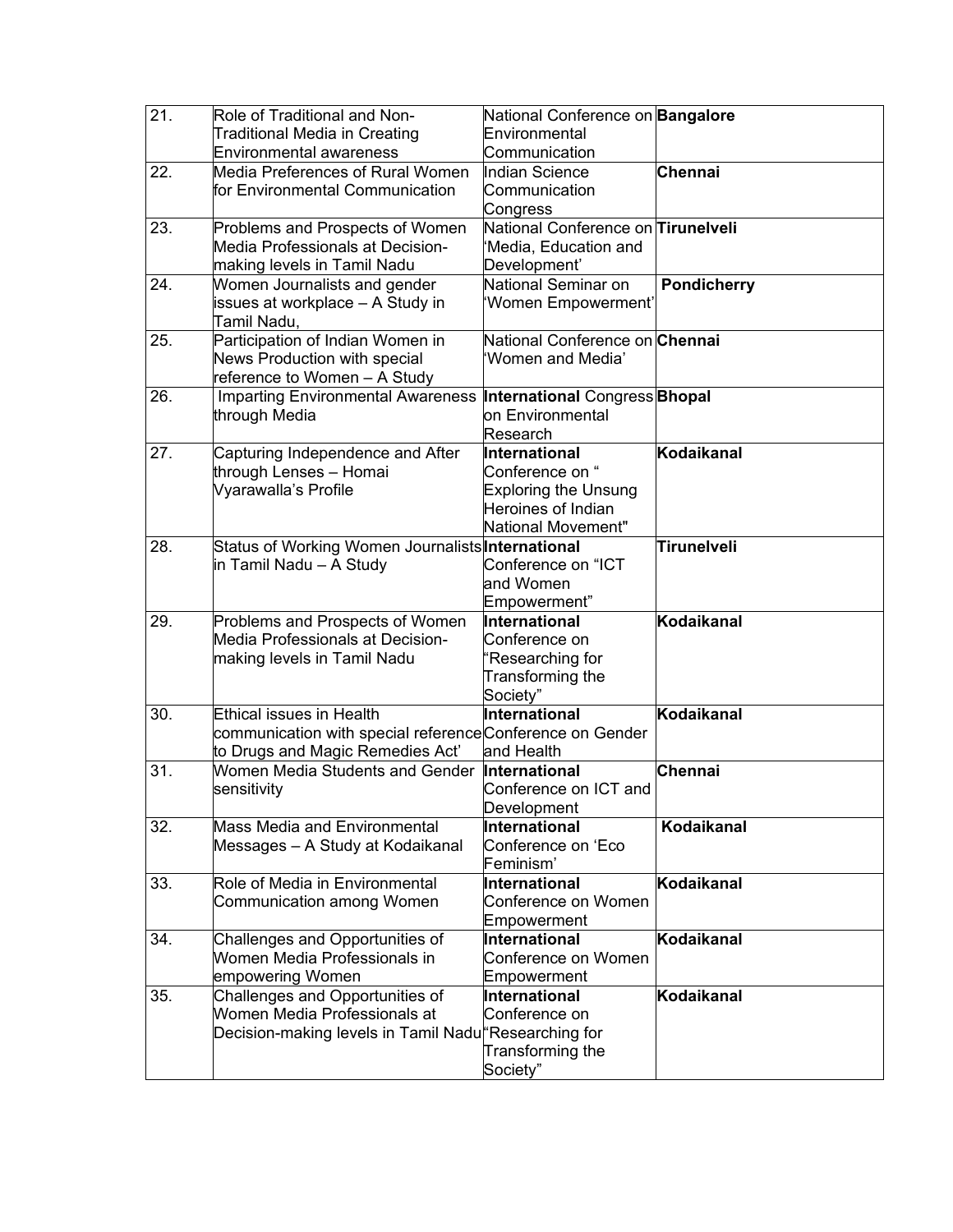# **NATIONAL LEVEL CONFERENCE/WORKSHOP/SEMINAR/TRAINING ORGANIZED**

| <b>Type</b>                                   | <b>Name</b>                                                                                   | Date(s)                       | <b>Place</b> | <b>Role Played</b>             | <b>Funding</b><br><b>Agency</b> |
|-----------------------------------------------|-----------------------------------------------------------------------------------------------|-------------------------------|--------------|--------------------------------|---------------------------------|
| Workshop                                      | 5-day Workshop on<br>"Basic Counseling Skills"<br>for the Teacher Counselors<br>of MKU        | $29.04.2019 -$<br>03.05.2019  | <b>MKU</b>   | Organizing<br><b>Secretary</b> | <b>MKU</b>                      |
| Workshop                                      | <b>National Workshop on</b><br>"Photo Journalism"                                             | 18.03.2018                    | <b>MKU</b>   | Organizing<br><b>Secretary</b> | <b>MKU</b>                      |
| Photography<br>Contest &<br><b>Exhibition</b> | <b>All India Photography</b><br><b>Contest &amp; Exhibition on</b><br>"My Culture! My Pride!" | 15.03.2019                    | <b>MKU</b>   | Organizing<br><b>Secretary</b> | <b>MKU</b>                      |
| Workshop                                      | 2-day National Workshop<br>on "Media Writing Skills"                                          | 18.02.2015<br>&<br>19.02.2015 | <b>MKU</b>   | Organizing<br><b>Secretary</b> | <b>MKU</b>                      |
| Workshop                                      | 2-day National Workshop<br>on "Anchoring Skills"                                              | 22.02.2013<br>&<br>23.02.2013 | Chennai      | Organizing<br><b>Secretary</b> | Vels<br>University              |
| Workshop                                      | 2- day National Workshop<br>on "Film Making"                                                  | 27.03.2012<br>&<br>28.02.2012 | Chennai      | Organizing<br><b>Secretary</b> | Vels<br><b>University</b>       |

### **INVITED LECTURES:**

| S.<br><b>No</b> | <b>Title of the Presentation</b>                                                    | Name of the conference/<br>seminar/symposia with<br>organizer name and venue                   | <b>Date</b>                         |
|-----------------|-------------------------------------------------------------------------------------|------------------------------------------------------------------------------------------------|-------------------------------------|
| $\mathbf{1}$    | Delivered a webinar on Strategies to<br>survive and succeed in Post COVID<br>19 era | Online FDP organized by<br>M.Kumarasamy College of Engg,<br>Karur                              | 28.09.202<br>0                      |
| $\overline{2}$  | Delivered a webinar<br>Corona<br><b>on</b><br>Crisis - Survival Techniques          | Sarah Tucker College, Tirunelveli                                                              | 15.07.202<br>0                      |
| 3               | Delivered a<br>Moving<br>lecture<br>on.<br>towards new normal in online FDP         | Online FDP organized by DDE,<br><b>MKU</b>                                                     | 03.07.202<br>0                      |
| 4               | Chaired a scientific session                                                        | International virtual conference<br>by Hindustan Institute of<br><b>Technology and Science</b> | $18 -$<br>06.2020<br>19.06.202<br>0 |
| 5               | Delivered a webinar on Coping with<br>COVID19 stress way forward                    | SAS College, Kanchipuram                                                                       | 11.05.202<br>0                      |
| 6               | "Iniyoru<br>Vidhi<br>Special<br>lecture<br>on                                       | <b>Celebration of World Women's</b><br>day by Govt.Arts and Science                            | 10.03.202                           |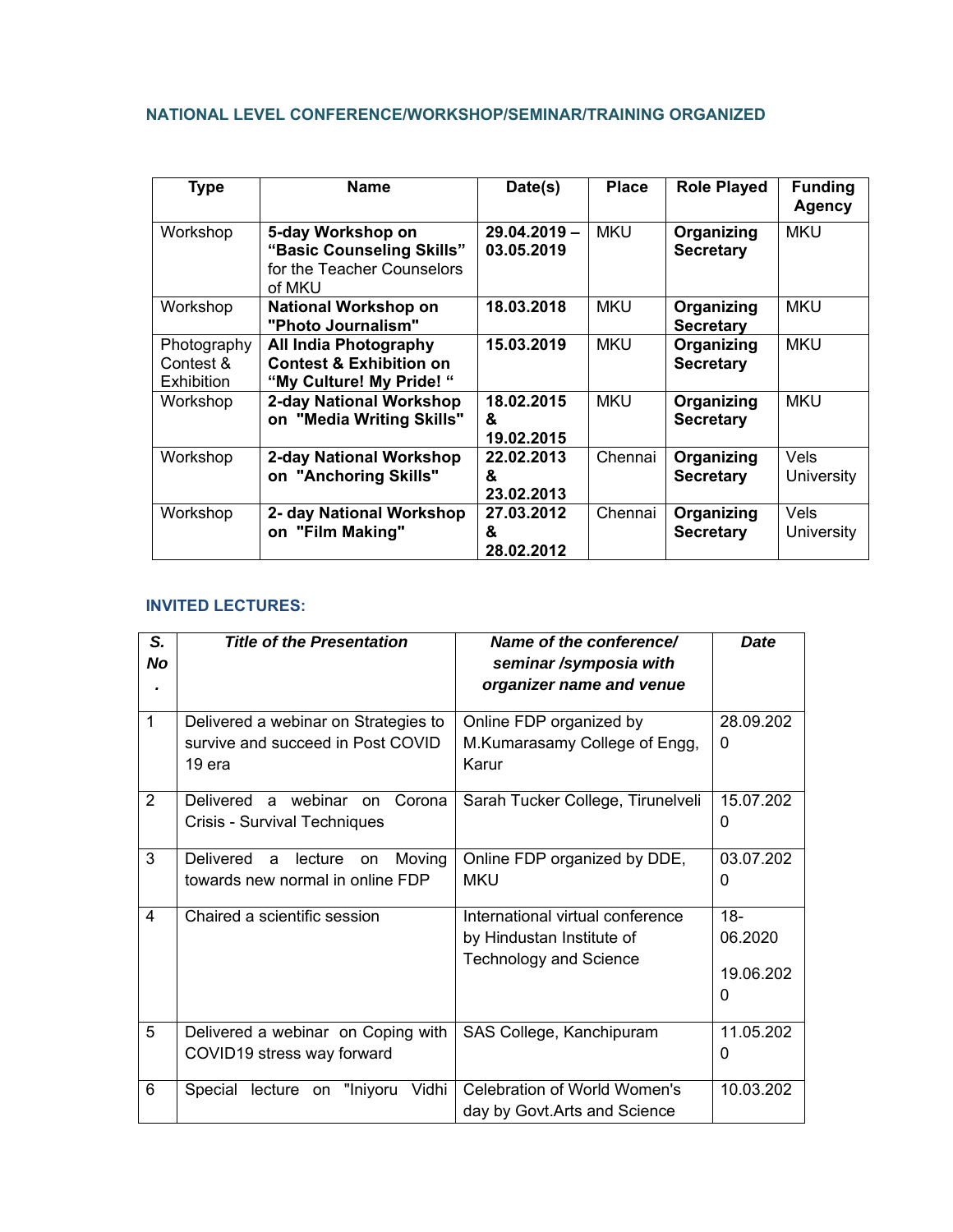|                 | seivom"                                                                                                | College, Perambalur                                                                                                  | $\mathbf{0}$                                   |
|-----------------|--------------------------------------------------------------------------------------------------------|----------------------------------------------------------------------------------------------------------------------|------------------------------------------------|
| 7               | Delivered Inaugural Address in an<br>Inter collegiate competition                                      | Anugraha Institute of Social<br>Sciences, Dindigul                                                                   | 24.02.202<br>$\Omega$                          |
| 8               | Chaired a Session & Delivered Key<br>note Address at the national seminar                              | Media's influence on society<br>organized by Subbulakshmi<br>Lakshmipathy College, Madurai                           | 14.02.202<br>0                                 |
| 9               | Delivered a lecture on "Psychology<br>for Youth"                                                       | Dept of Sociology, MKU                                                                                               | 13.02.202<br>0                                 |
| 10              | Delivered a lecture on "Environment<br>and Gender"                                                     | National Council for Science and<br>Technology, DST, Govt of India &<br>Dept. of Communication, MKU                  | 09.04.201<br>9                                 |
| 11              | Chaired a planery session &<br>delivered a Lecture on Media and<br>Crime in the Digital age            | National conference on Media<br>Literacy in the Digital Age by<br><b>MSU</b>                                         | 31.01.201<br>9 <sub>to</sub><br>01.02.201<br>9 |
| 12 <sup>2</sup> | Chaired a Session on "Caste and<br>Communication"                                                      | National conference on Caste<br>and Communication by JMI<br>University, New Delhi                                    | $27 -$<br>28.03.201<br>9                       |
| 13              | "Human<br>Delivered a lecture<br>on<br>Youth<br><b>Resources</b><br>and<br>Empowerment"                | <b>Orientation for PG Students</b><br>organized by MKU                                                               | $25 -$<br>28.06.201<br>8                       |
| 14              | Delivered a Talk at the Inauguration                                                                   | National Council for Science and<br>Technology, DST, Govt of India &<br>Dept. of Communication, MKU                  | 02.06.201<br>8                                 |
| 15              | Delivered<br>"Career<br>lecture<br>a<br>on<br>Opportunities"                                           | <b>Orientation for PG Students</b><br>organized by MKU                                                               | $20 -$<br>22.09.201<br>$\overline{7}$          |
| 16              | "Youth<br>Delivered<br>Lecture<br>a<br>on<br>Leadership & Media                                        | National Council for Science and<br>Technology, DST, Govt of India &<br>Dept. of Communication, MKU                  | 23.03.201<br>7                                 |
| 17              | Delivered a Lecture on "Whatsapp<br>as an extension of Women's Social<br>Space: Scope and Limitations" | National Seminar, organized by<br>Dept. of Communication,<br>Manonmaniam Sundaranar<br><b>University Tirunelveli</b> | 05.01.201<br>7 &<br>06.01.201<br>7             |
| 18              | Delivered a Lecture on "Eco system,<br>Media and Youth Leadership"                                     | National Council for Science and<br>Technology, DST, Govt of India &<br>Dept. of Communication, MKU                  | 14.09.201<br>6 to<br>23.09.201<br>6            |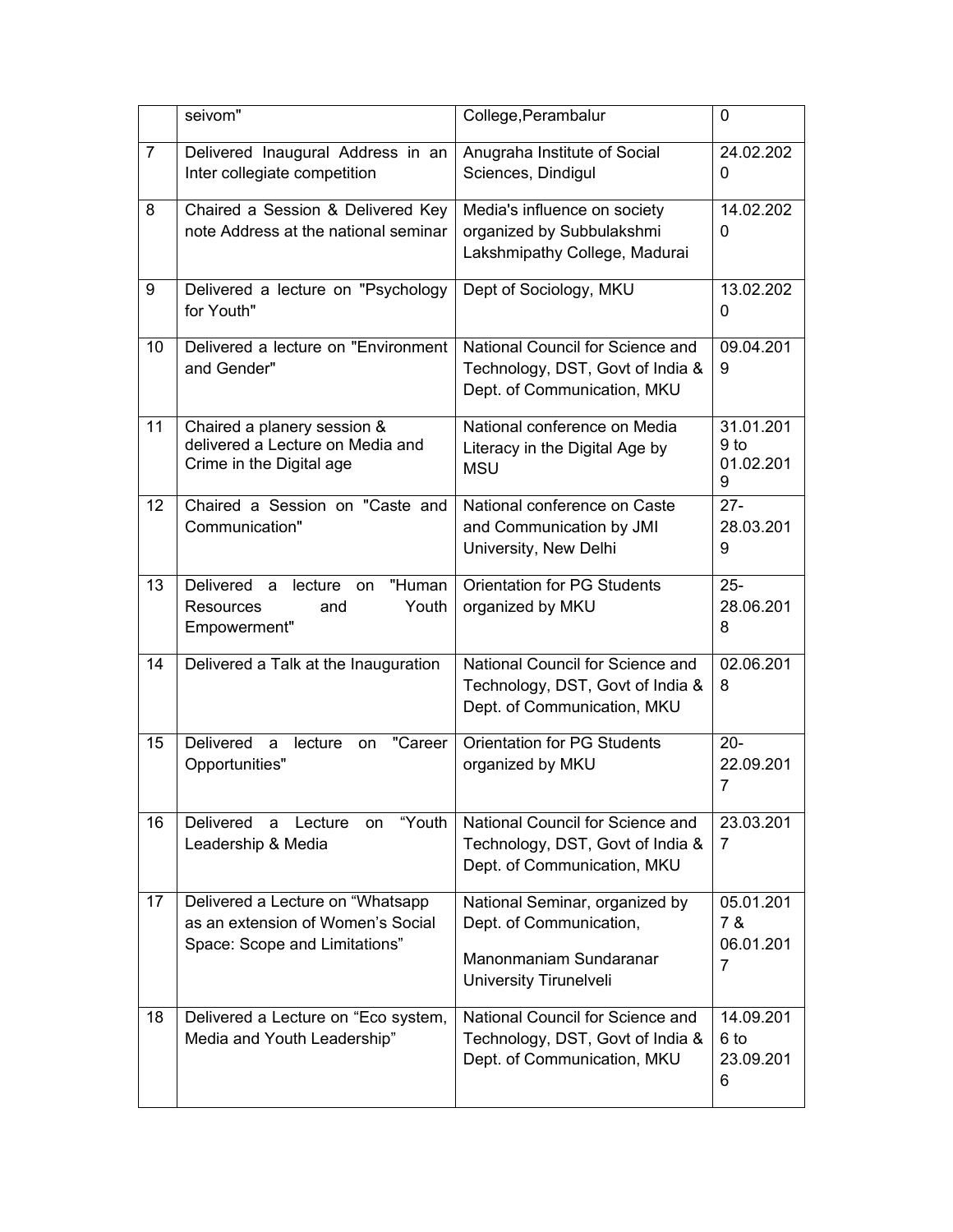| 19 | Delivered a Lecture on "Effective                                                                                             | <b>NSS Volunteer Orientation</b>                 | 04.03.201      |
|----|-------------------------------------------------------------------------------------------------------------------------------|--------------------------------------------------|----------------|
|    | <b>Communication Skills"</b>                                                                                                  | Programme by MKU                                 | 6              |
| 20 | Delivered a Lecture on "Mass   National Seminar organized by<br>Communication and its importance<br>in the Globalization Era" | Dept. of Sociology, Periyar<br>University, Salem | 18.12.201<br>5 |

#### **MEMBERSHIP IN ACADEMIC BODIES & ADMINISTRATIVE COMMITTEES**

- **1. Member- Senate, Madurai Kamaraj University**
- **2. Member- Academic Council, Madurai Kamaraj University**
- **3. Chairperson- Board of Studies in Journalism & Mass Communication,**  Madurai Kamaraj University (2017-2020)
- **4. Chairperson- Board of Examiners in Journalism & Mass Communication,**  Madurai Kamaraj University, (2018-2021)
- **5. Subject Expert, UGC-Minor Research Proposals Evaluation Committee** for South Zone for the Academic year (2016-17).
- 6. **Subject Expert- Selection Committee, Recruitment of Assistant Professor for the Department of Visual Communication,** Mother Teresa Women's University, Kodaikanal.
- **7. Member, TANSCHE Equivalence Committee Member for the subject "Visual Communication"**
- 8. Question Paper Setter, **Kerala Public Service Commission**, Govt. of Kerala, in 2018
- **9. Member, Governing Committee, of the Anna Centenary Civil Service Coaching Academy, MKU from 2018.**
- **10. 'University Nominee' in the Management Committee of** AKD Dharmaraja College for Women, Rajapalayam.
- **11. Member, Managing Committee of Mangayarkarasi College for Women, Madurai.**
- **12. Member of the Inspection Committee to audit DDE Centers of MKU in 2017.**
- **13. Member of the Verification Committee of Digitaliztion of records, MKU in 2018**
- **14. Special Camp Officer for Central Evaluation for PG Semester Exams from**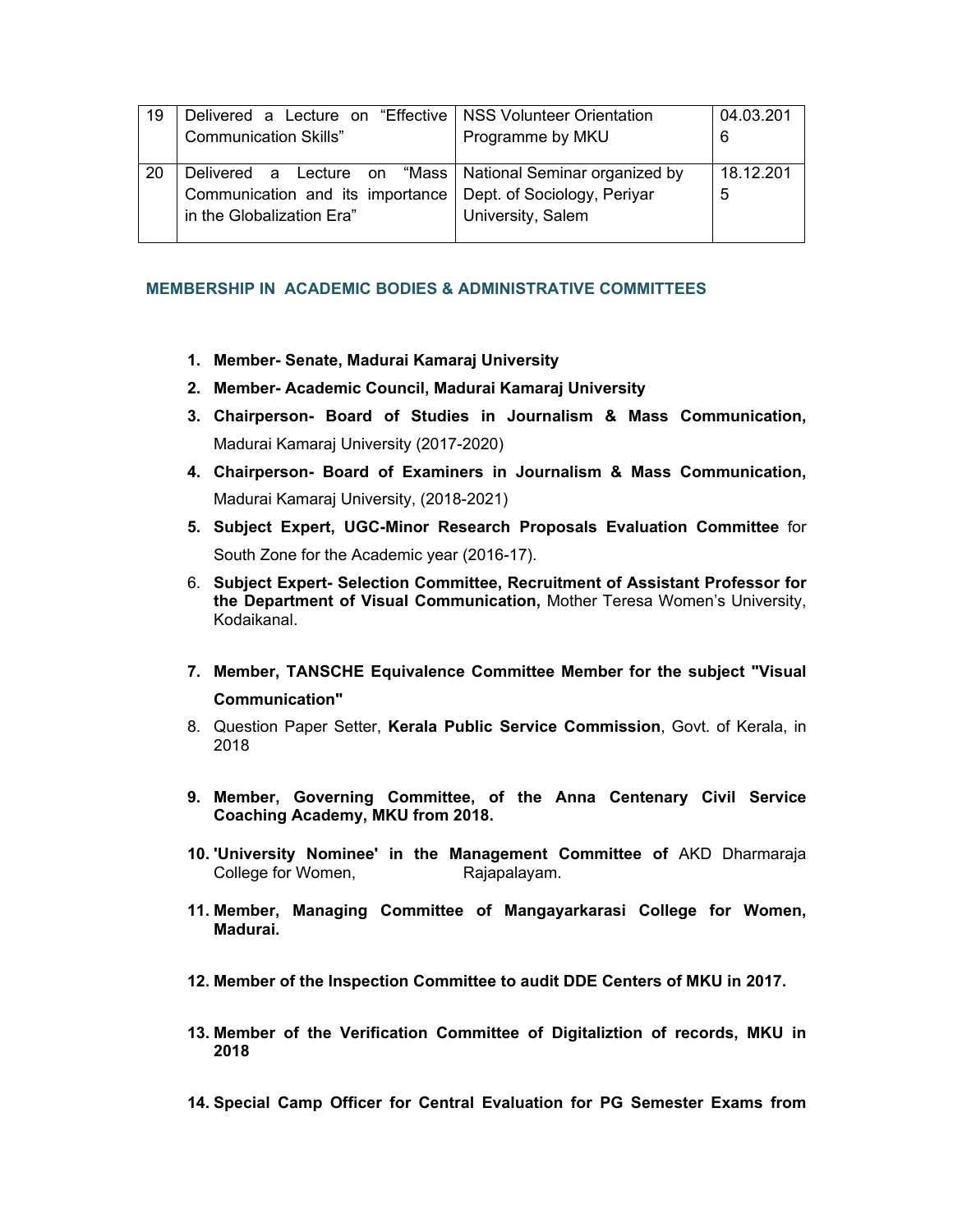**2017.** 

- **15. Convener, Internal Complaints Committee of Madurai Kamaraj University, Madurai, from 2017- 2018.**
- **16. Member, Sexual Harassment at Workplace Complaints Committee of Madurai Kamaraj University, Madurai, from 2014 to 2017.**
- **17. Member of the Anti-ragging Committee of MKU, Madurai.**
- 18. **Member –Internal Quality Assurance Cell (IQAC)** of Madurai Kamaraj University
- 19. **Member Internal Quality Assurance Cell (IQAC)** of The American College, Madurai
- **20. Member CBCS Academic Committee** of Madurai Kamaraj University
- **21. Member CAS Sub-Committee** of Madurai Kamaraj University

**22. 'Inspection Commissioner"** for the Under Graduate course of B.Sc Visual Communication in "Theni College of Arts and Science", Theni.

 **23. "Inspection Commissioner"** for the Post Graduate course of M.Sc Visual Communication in "Subbulakshmi Lakshmipathy College of Science" in Madurai.

 24. **"Inspection Commissioner"** for the Post Graduate course of B.Sc Visual Communication in "Nagarathinam Angalammal College,Madurai.

**25. Member, Board of Studies in Audio and Television, University of Calicut.** 

**26. Member, Technical Committee, Dept. of Visual Communication, Mother Teresa Women's University, Kodaikanal.** 

**27. Member of the Internal Faculty Committee for the purchase of Audio / Video equipments, in MKU.** 

**28. Question Paper setter for Tamil Nadu Open University, Chennai**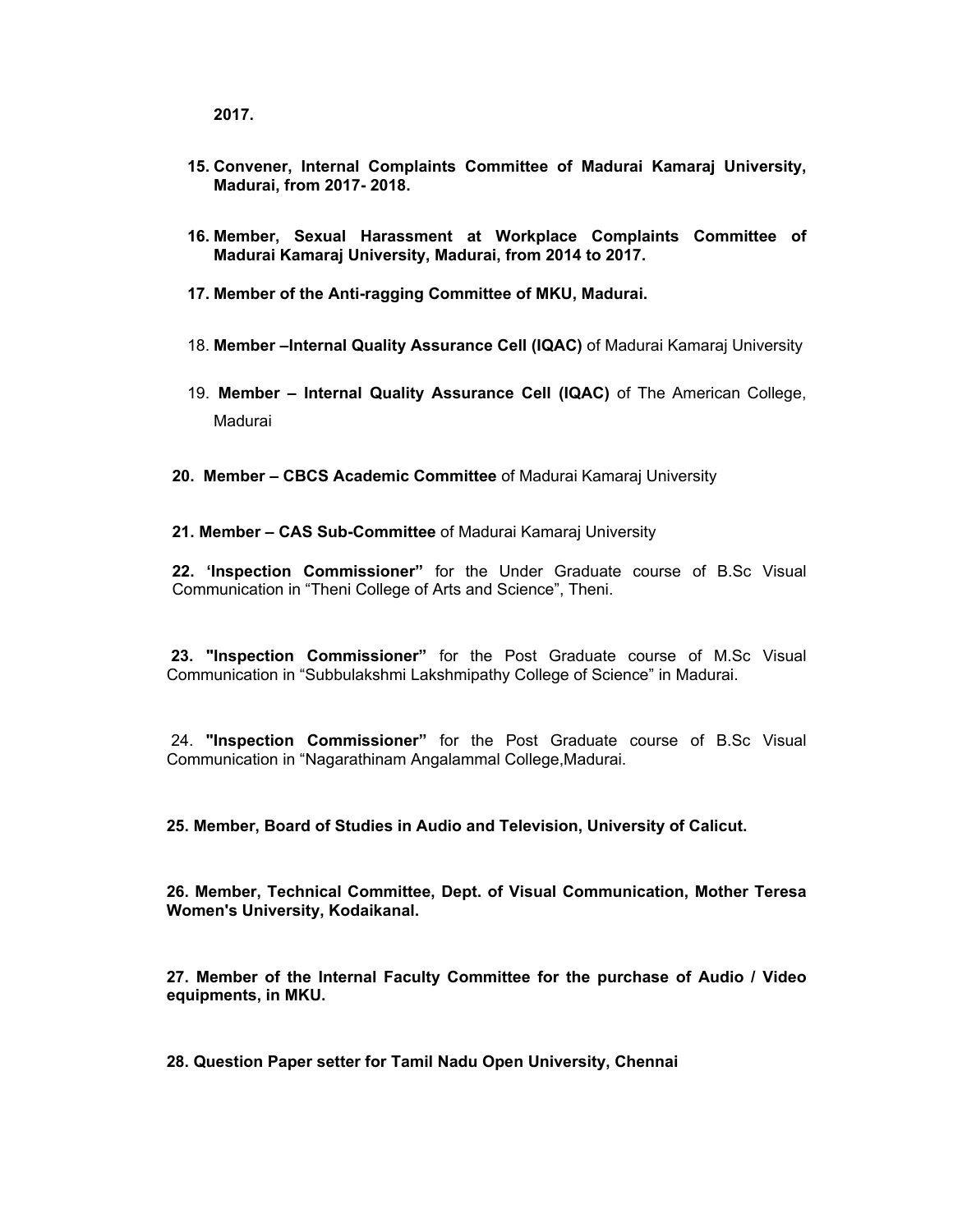**29. Question Paper setter in Mass Communication, Pondicherry Central University** 

**30. University Nominee, Board of Studies, Journalism & Mass Communication, Fatima College, Madurai.** 

**31. University Nominee, Board of Studies for M.Sc.Visual Communication, Subbulakshmi Lakshmipathy College, Madurai** 

**32. University Nominee, Board of Studies for Visual Communication, The American College, Madurai** 

**33. Member, Board of Examiners in Journalism and Mass Communication, Alagappa University, Karaikudi.** 

**34. Member, Board of Studies in Journalism & New Media Studies, Tamil Nadu Open University, TNOU, Chennai.** 

**35. Member, Board of Studies, B.Voc. Journalism & Mass Communication, Manonmaniam Sundaranar University, Tiruneveli.** 

**36. Member, Board of Studies in Visual Communication, Mother Teresa Women's University** 

**37. Question Paper setter for Dr.MGR Deemed University, Chennai**

**38. Question Paper setter for Ph.D., & M.Phil., Entrance Examination, Mother Teresa Women's University.** 

**39. Question Paper setter for Ph.D., & M.Phil., Entrance Examination, Madurai Kamaraj University.** 

**40. Question Paper setter for Sri Sankara Arts and Science College, Kanchipuram.**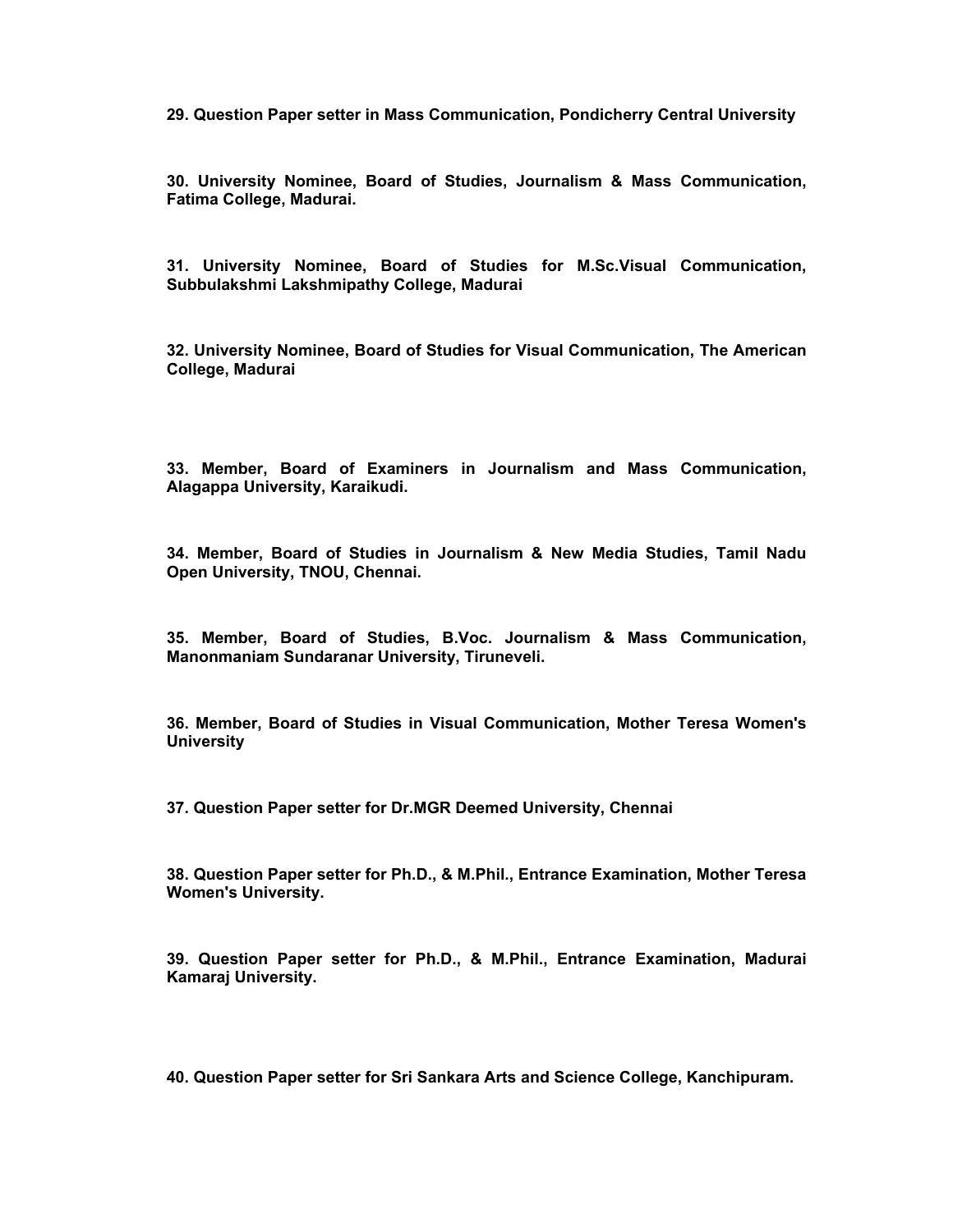**41. 'University Nominee' in the Awards Committee of** Mannar Thirumalai Naicker College, Madurai.

**42. 'University Nominee' in the Awards Committee of** V.V.Vanniaperumal College for Women, Virudhunagar.

**43. Question Paper setter in Visual Communication, University of Madras, Chennai.** 

**44.** Served as Judge in the University Youth festival conducted by MKU at Dindigul.

**45. Member – MKU Newsletter Preparation Committee – SIGNETS – (January- June 2014)**

- 46. **Member MKU Newsletter Preparation Committee SIGNETS (July December 2014)**
- 47. **Member CBCS Handbook (2015) Preparation Committee (we are still using that Comprehensive Handbook till date) – 2015**
- 48. **Member MKU Annual Report Publication Committee 2014**
- 49. **Member MKU Newsletter Preparation Committee SIGNETS (January April 2015)**
- 50. **Member MKU Annual Report Publication Committee 2015**
- 51. **Member MKU Golden Jubilee Calendar (2016) Preparation Committee which chronicled 50 years history of MKU including Photo of Arignar Anna attending MKU Convocation in 1968, which took one month time) – 2016**
- 52. **Member MKU Annual Report Publication Committee 2016**
- 53. **Member MKU Calendar (2017) Preparation Committee 2017**
- 54. **Member MKU Annual Report Publication Committee 2018**
- 55. **Member MKU Calendar (2017) Preparation Committee 2019**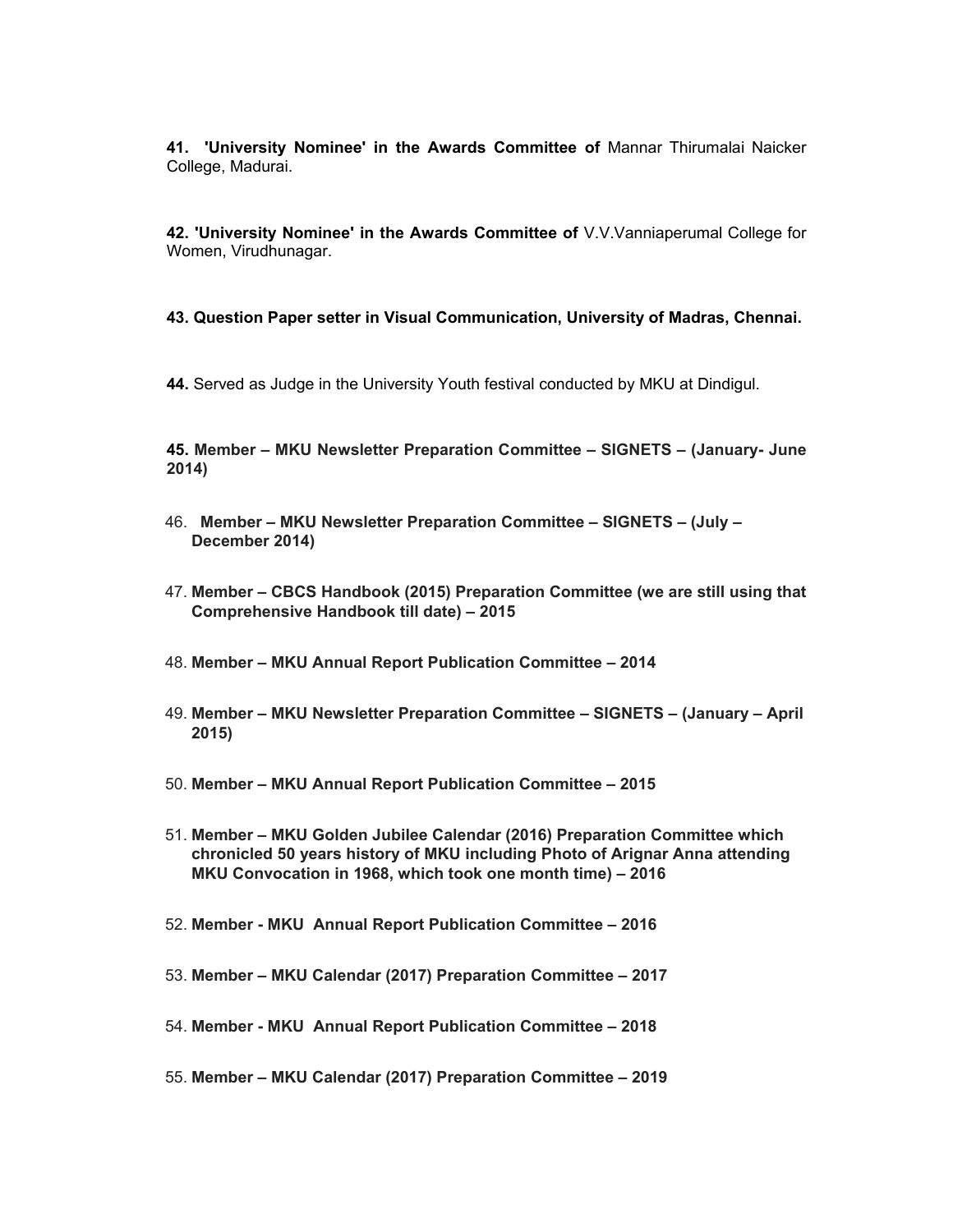- 56. **Member MKU Calendar (2017) Preparation Committee 2020**
- 57. **Member MKU Convocation Duty Committee 2015**
- 58. **Member MKU Convocation Duty Committee 2016**
- 59. **Member MKU Convocation Duty Committee (3 committees) 2017**
- 60. **Member MKU Convocation Duty Committee (3 committees) 2018**
- 61. **Member MKU Convocation Duty Committee (3 committees) 2019**
- 62. **Member MKU Convocation Duty Committee (3 committees) 2019**

#### **EXTENSION ACTIVITIES:**

- **1. Co-ordinated various activities of Students Counselling Cell and Covid-19 Cell during Lockdown/Pandemic time (Report attached with proof) since 15th April 2020 to till date. (CLICK HERE for detailed Report in https://mkuniversity.ac.in/new/scc/Programmes\_Organized) https://mkuniversity.ac.in/new/COVID/MKU's\_Combat\_Covid-19\_Initiatives**
- **2. Co-ordinated the Village Adoption Activities of the School of Linguistics and Communication as the Chairperson of the School in the year 2017.** 
	- **a. Adopted Boothipuram Village near Usilampatti and carried out various activities including Tree planting, Cleanliness & awareness creation.**

| Type         | <b>Name</b>              | Date(s)    | <b>Role Played</b> |
|--------------|--------------------------|------------|--------------------|
|              |                          |            |                    |
| Orientation  | One day online           | 16.05.2020 | Organizing         |
| Programme    | programme for College    |            | <b>Secretary</b>   |
|              | <b>Principals of MKU</b> |            |                    |
| Orientation  | One day online           | 15.05.2020 | Organizing         |
| Programme    | programme for College    |            | <b>Secretary</b>   |
|              | <b>Principals of MKU</b> |            |                    |
| Inauguration | <b>Launch Of Youtube</b> | 12.03.2020 | Organizing         |

#### **PROGRAMMES ORGANIZED:**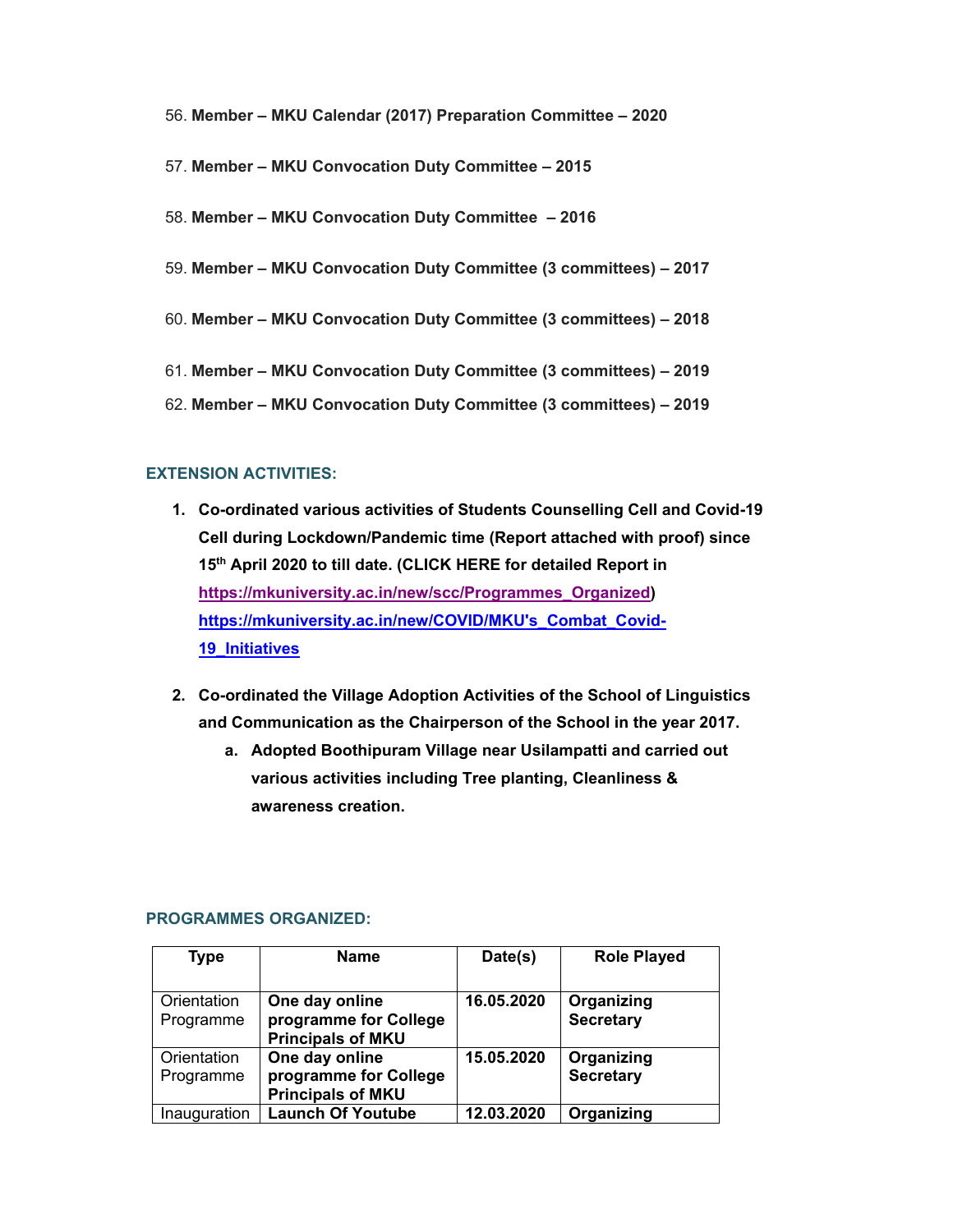|                        | <b>Channel of the Dept</b>                              |            | <b>Secretary</b>                                 |
|------------------------|---------------------------------------------------------|------------|--------------------------------------------------|
|                        | "Junior Journos"                                        |            |                                                  |
| Awareness<br>Programme | <b>Corneal Blindness Free</b><br><b>Bharat Movement</b> | 05.09.2019 | <b>Co-ordinated with</b><br><b>Saksham INDIA</b> |
| Workshop               | 5-day Workshop on<br>"Basic Counseling                  | 29.04.2019 | <b>Co-ordinated the</b><br>program               |
|                        | <b>Skills"</b> for the Teacher                          | 03.05.2019 | incolloboration                                  |
|                        | <b>Counselors of MKU</b>                                |            | with<br><b>M.S.Chellamuthu</b>                   |
|                        |                                                         |            | <b>Trust for Mental</b><br>Health, Madurai       |
| Orientation            | One day Programme                                       | 14.09.2019 | Organizing                                       |
| Programme              | on Mental Health                                        |            | <b>Secretary</b>                                 |
| Workshop               | <b>National Workshop on</b><br>"Photo Journalism"       | 20.03.2018 | Organizing<br><b>Secretary</b>                   |
| National               | <b>All India Photography</b>                            | 15.03.2018 | <b>Organizing</b>                                |
| level                  | contest                                                 |            | <b>Secretary</b>                                 |
| Contest                |                                                         |            |                                                  |
|                        |                                                         |            |                                                  |
| Workshop               | <b>One day National</b>                                 | 10.04.2017 | Co-ordinator                                     |
|                        | Workshop on                                             |            |                                                  |
|                        | "Intellectual Property                                  |            |                                                  |
|                        | rights and Innovation                                   |            |                                                  |
|                        | <b>Management in</b>                                    |            |                                                  |
|                        | Knowledge Era"                                          |            |                                                  |
| <b>Film Festival</b>   | One day festival -Docu<br><b>Fest 2015</b>              | 16.10.2015 | Organizing<br><b>Secretary</b>                   |
| Workshop               | 2-day National                                          | 18.02.2015 | Organizing                                       |
|                        | Workshop on "Media                                      | &          | <b>Secretary</b>                                 |
|                        | <b>Writing Skills"</b>                                  | 19.02.2015 |                                                  |
| Workshop               | 2-day National                                          | 22.02.2013 | <b>Organizing</b>                                |
|                        | Workshop on                                             | &          | <b>Secretary</b>                                 |
|                        | "Anchoring Skills"                                      | 23.02.2013 |                                                  |
| Inter                  | Two days Inter                                          | 01.03.2013 | Co-ordinating                                    |
| Collegiate             | collegiate programme -                                  | to         | <b>Member</b>                                    |
| Programme              | <b>VELS Nakshatra</b>                                   | 02.03.2013 |                                                  |
| Workshop               | 2- day National                                         | 27.03.2012 | Organizing                                       |
|                        | <b>Workshop on "Film</b>                                | &          | <b>Secretary</b>                                 |
|                        | Making"                                                 | 28.02.2012 |                                                  |
| Workshop               | <b>Workshop on Science</b><br><b>Writing'</b>           |            | Co-Co-ordinator                                  |
| Exhibition             | <b>Photography - KODAI</b>                              |            | Organizing                                       |
|                        | <b>CLICKS</b>                                           |            | <b>Secretary</b>                                 |

### **WORKSHOPS/ COURSES/ TRAINING PROGRAMMES ATTENDED**

| Type             | <b>Name</b>                                      | Date(s)          | <b>Place</b>            | Organized<br>b٧ |
|------------------|--------------------------------------------------|------------------|-------------------------|-----------------|
| <b>Refresher</b> | <b>Refresher Course in</b><br><b>Educational</b> | 05.02.2009<br>to | UNOM.<br><b>Chennai</b> | UGC             |